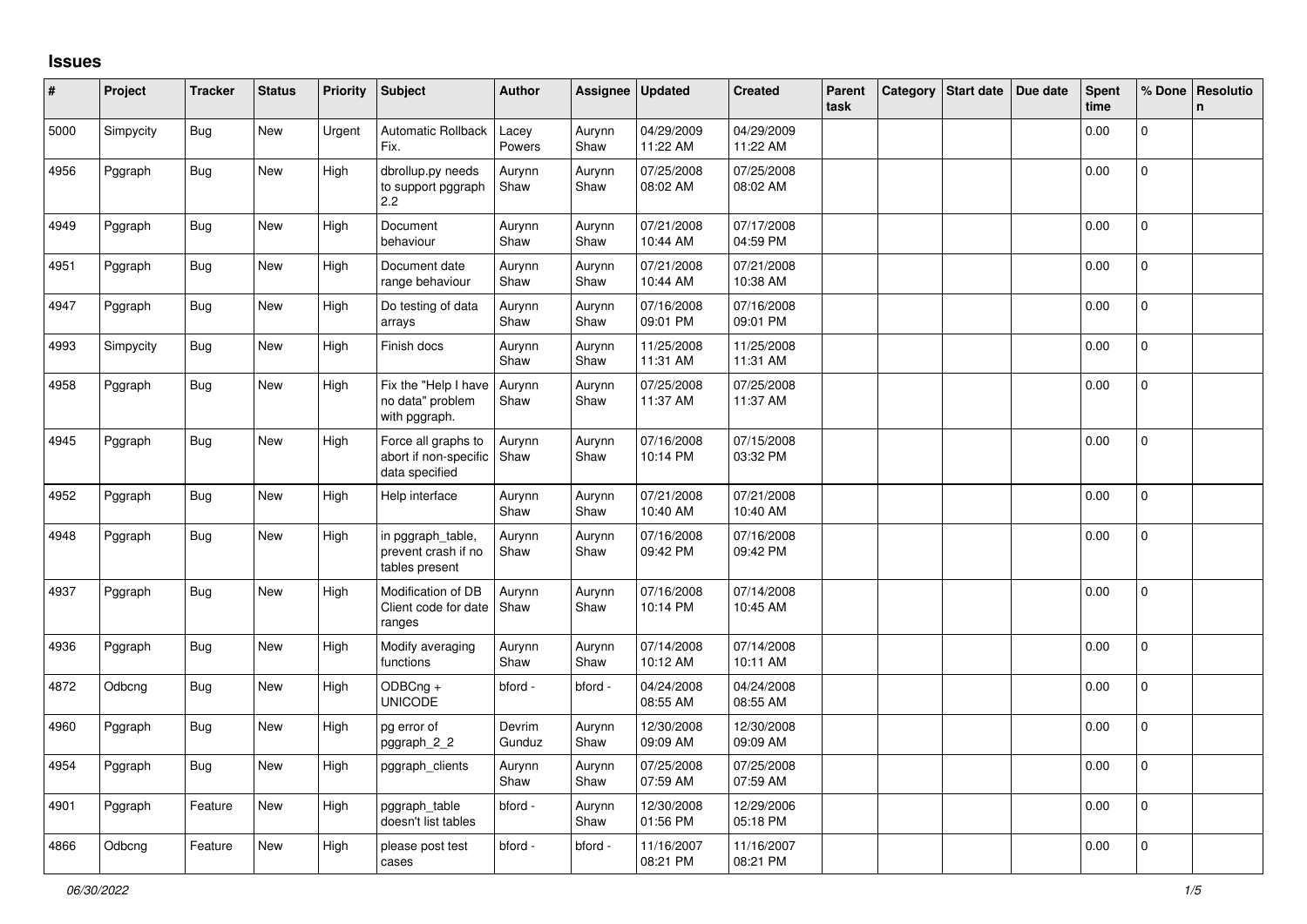| #    | Project             | <b>Tracker</b> | <b>Status</b>   | <b>Priority</b> | Subject                                                                                                      | <b>Author</b>                   | Assignee          | <b>Updated</b>         | <b>Created</b>         | Parent<br>task | Category | <b>Start date</b>           | Due date                    | Spent<br>time | % Done         | Resolutio<br>$\mathsf{n}$ |
|------|---------------------|----------------|-----------------|-----------------|--------------------------------------------------------------------------------------------------------------|---------------------------------|-------------------|------------------------|------------------------|----------------|----------|-----------------------------|-----------------------------|---------------|----------------|---------------------------|
| 4940 | Pggraph             | <b>Bug</b>     | New             | High            | Remove prefixes                                                                                              | Aurynn<br>Shaw                  | Aurynn<br>Shaw    | 07/14/2008<br>11:05 AM | 07/14/2008<br>11:05 AM |                |          |                             |                             | 0.00          | 0              |                           |
| 4868 | Odbcng              | Feature        | New             | High            | Test environment                                                                                             | bford -                         | bford -           | 11/28/2007<br>02:22 PM | 11/27/2007<br>08:48 PM |                |          |                             |                             | 0.00          | $\mathbf 0$    |                           |
| 5260 | PL/php              | <b>Bug</b>     | <b>New</b>      | High            | The function could<br>not return varchar<br>string -- When<br>there is function<br>definition in<br>includes | anthony<br>chen                 |                   | 11/04/2011<br>08:57 AM | 11/02/2011<br>11:16 PM |                |          | 11/02/201                   | 11/11/201                   | 0.00          | $\mathsf{O}$   |                           |
| 5328 | pitrtools           | <b>Bug</b>     | <b>New</b>      | High            | threaded_rsync.py:<br>--delete-excluded<br>causes all files to<br>be deleted                                 | Eric<br>Worden                  |                   | 01/17/2017<br>10:48 AM | 01/17/2017<br>10:48 AM |                |          | 01/17/201<br>$\overline{7}$ |                             | 0.00          | $\overline{0}$ |                           |
| 4959 | Pggraph             | <b>Bug</b>     | New             | High            | Upgrade all present<br>pggraph clients to<br>pggraph_2_2                                                     | Aurynn<br>Shaw                  | Aurynn<br>Shaw    | 07/28/2008<br>08:07 AM | 07/28/2008<br>08:07 AM |                |          |                             |                             | 0.00          | $\Omega$       |                           |
| 4873 | Odbcng              | Feature        | New             | High            | Win64 version                                                                                                | bford -                         | bford -           | 07/23/2008<br>02:21 AM | 07/23/2008<br>02:21 AM |                |          |                             |                             | 0.00          | $\overline{0}$ |                           |
| 4950 | Pggraph             | <b>Bug</b>     | New             | High            | Write unit tests                                                                                             | Aurynn<br>Shaw                  | Aurynn<br>Shaw    | 07/17/2008<br>05:02 PM | 07/17/2008<br>05:02 PM |                |          |                             |                             | 0.00          | $\Omega$       |                           |
| 5259 | PL/php              | Feature        | New             | Normal          | Add support for<br>anonymous DO<br>blocks.                                                                   | Alexey<br>Klyukin               |                   | 05/27/2011<br>05:52 AM | 05/27/2011<br>05:52 AM |                |          | 05/27/201                   |                             | 0.00          | 0              |                           |
| 4979 | PL/php              | Feature        | ln.<br>Progress | Normal          | Add support for<br>IN/OUT parameters                                                                         | Álvaro<br>Herrera               | Alexey<br>Klyukin | 09/14/2011<br>11:21 AM | 12/05/2005<br>07:37 AM |                |          |                             | 09/13/201                   | 0.00          | 0              |                           |
| 4925 | Pggraph             | Feature        | New             | Normal          | Allow graphing<br>specific intervals                                                                         | Darcy<br><b>Buskermole</b><br>n | Aurynn<br>Shaw    | 10/16/2007<br>10:28 AM | 07/03/2007<br>08:28 AM |                |          |                             |                             | 0.00          | $\overline{0}$ |                           |
| 4972 | PL/php              | <b>Bug</b>     | In<br>Progress  | Normal          | array $PHP \lt\gt P$ g<br>conversion is<br>broken                                                            | Álvaro<br>Herrera               |                   | 05/21/2011<br>04:50 PM | 11/23/2005<br>11:48 AM |                |          |                             |                             | 0.00          | $\Omega$       |                           |
| 5312 | postgres fdw        | <b>Bug</b>     | <b>New</b>      | Normal          | AutoDesk Users                                                                                               | Kina<br>Lawrence                |                   | 03/09/2015<br>07:36 AM | 03/09/2015<br>07:36 AM |                |          |                             |                             | 0.00          | $\overline{0}$ |                           |
| 5265 | pitrtools           | Feature        | New             | Normal          | Avoid the need to<br>manually edit<br>postgresql.conf<br>files                                               | Alexey<br>Klyukin               | Alexey<br>Klyukin | 05/22/2013<br>05:40 AM | 09/17/2012<br>04:13 AM |                |          | 09/17/201<br>$\overline{c}$ | 09/30/201<br>$\overline{c}$ | 0.00          | $\overline{0}$ |                           |
| 5340 | postgresql-sn<br>ap | Task           | <b>New</b>      | Normal          | Change package<br>name                                                                                       | Ivan<br>Lezhnjov                | Ivan<br>Lezhnjov  | 08/02/2017<br>11:44 PM | 08/02/2017<br>11:44 PM |                |          | 08/02/201                   | 08/04/201<br>7              | 0.00          | $\overline{0}$ |                           |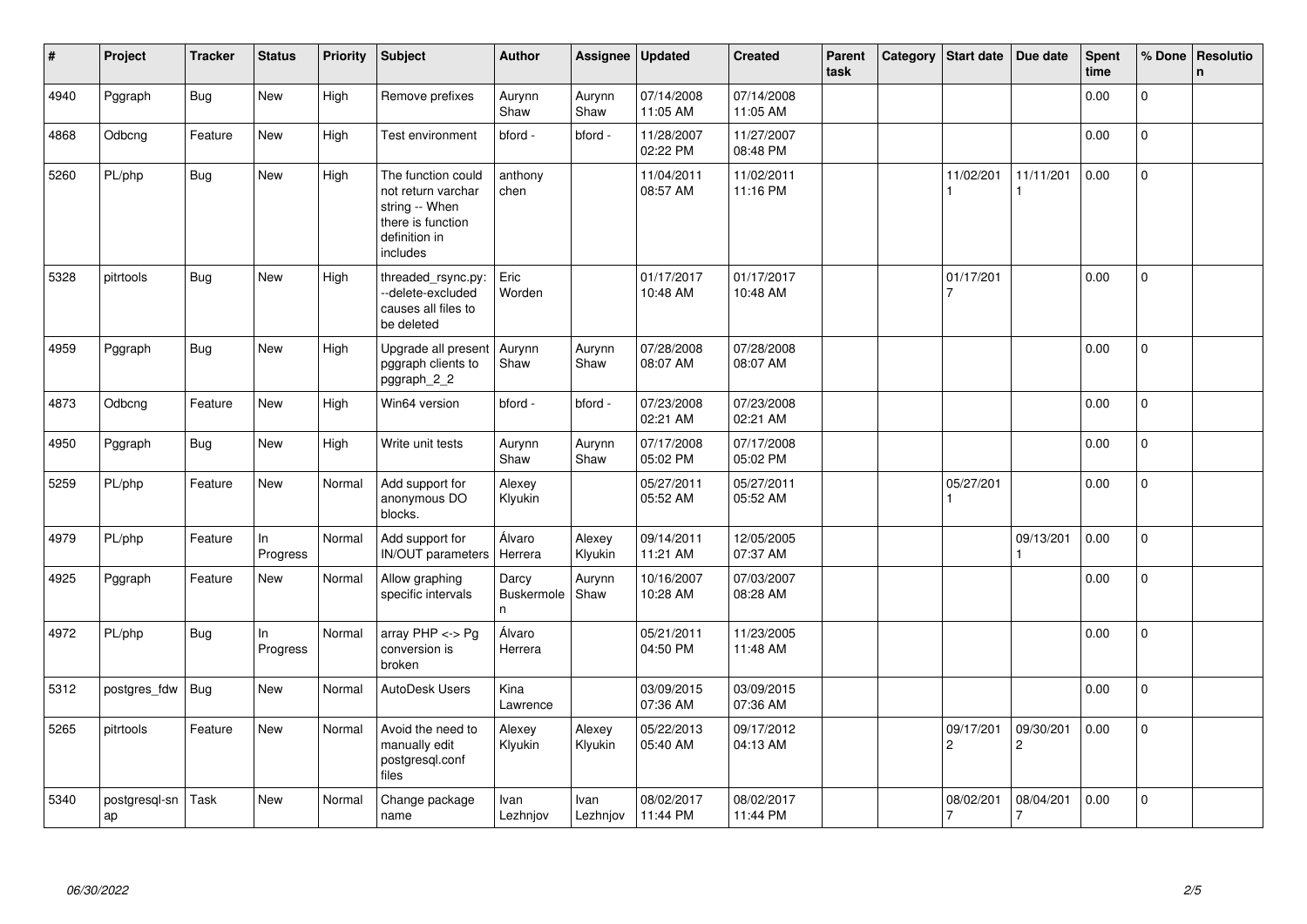| #    | Project                    | <b>Tracker</b> | <b>Status</b>   | <b>Priority</b> | Subject                                                           | <b>Author</b>                        | Assignee          | <b>Updated</b>         | <b>Created</b>         | Parent<br>task | Category | Start date Due date |                | <b>Spent</b><br>time | % Done              | Resolutio<br>$\mathsf{n}$ |
|------|----------------------------|----------------|-----------------|-----------------|-------------------------------------------------------------------|--------------------------------------|-------------------|------------------------|------------------------|----------------|----------|---------------------|----------------|----------------------|---------------------|---------------------------|
| 5318 | postgres_fdw               | <b>Bug</b>     | New             | Normal          | C-Level, VP-Level,<br>Directors and<br>Manager Contacts           | Tatum Lau                            |                   | 06/08/2016<br>07:52 AM | 06/08/2016<br>07:52 AM |                |          |                     |                | 0.00                 | 0                   |                           |
| 5315 | pitrtools                  | Feature        | New             | Normal          | cmd_standby: Data<br>Directory vs.<br>Configuration<br>Directory? | Michael<br>Vitale                    | Michael<br>Vitale | 05/14/2015<br>03:57 PM | 05/14/2015<br>03:57 PM |                |          | 05/14/201<br>5      |                | 0.00                 | $\mathbf{0}$        |                           |
| 4984 | PL/php                     | Feature        | In<br>Progress  | Normal          | Composite Type<br>Argument as table                               | bford -                              |                   | 05/21/2011<br>04:50 PM | 12/15/2005<br>03:38 AM |                |          |                     |                | 0.00                 | $\overline{0}$      |                           |
| 5256 | PL/php                     | Discussio<br>n | New             | Normal          | Creating a PL/php<br>distribution                                 | Joshua<br>Drake                      |                   | 05/26/2011<br>01:44 PM | 05/21/2011<br>06:36 PM |                |          | 05/21/201           |                | 0.00                 | $\mathbf 0$         |                           |
| 4914 | Pggraph                    | Feature        | In.<br>Progress | Normal          | customer feedback                                                 | bford -                              | Aurynn<br>Shaw    | 08/20/2007<br>02:37 PM | 03/19/2007<br>08:54 PM |                |          |                     |                | 0.00                 | $\mathbf{0}$        |                           |
| 4931 | Pggraph                    | Feature        | New             | Normal          | Develop a nagios<br>plugin for pggraph<br>checks                  | Devrim<br>Gunduz                     | Aurynn<br>Shaw    | 12/18/2007<br>07:24 PM | 12/18/2007<br>07:24 PM |                |          |                     |                | 0.00                 | 0                   |                           |
| 5339 | postgresql-sn<br>ap        | Task           | New             | Normal          | Explore tracks<br>feature                                         | Ivan<br>Lezhnjov                     | Ivan<br>Lezhnjov  | 06/09/2017<br>03:47 AM | 06/09/2017<br>03:47 AM |                |          | 06/09/201<br>7      | 06/16/201<br>7 | 0.00                 | $\overline{0}$      |                           |
| 4933 | Pggraph                    | Feature        | New             | Normal          | Feature requests,<br>pggraph                                      | Aurynn<br>Shaw                       | Aurynn<br>Shaw    | 03/12/2008<br>12:44 PM | 03/12/2008<br>12:44 PM |                |          |                     |                | 0.00                 | 0                   |                           |
| 5345 | postgres_fdw               | <b>Bug</b>     | New             | Normal          | Follow-up                                                         | Karen<br>Edwards                     |                   | 11/28/2017<br>03:16 PM | 11/28/2017<br>03:16 PM |                |          |                     |                | 0.00                 | $\mathbf 0$         |                           |
| 5350 | PL/php                     | <b>Bug</b>     | New             | Normal          | Fwd: Telcel red                                                   | briana26c -                          |                   | 11/09/2018<br>09:47 PM | 11/09/2018<br>09:47 PM |                |          |                     |                | 0.00                 | $\mathbf 0$         |                           |
| 5258 | PL/php                     | <b>Bug</b>     | New             | Normal          | Get rid of the<br>trusted PL/PHP                                  | Alexey<br>Klyukin                    |                   | 05/27/2011<br>05:43 AM | 05/27/2011<br>05:43 AM |                |          | 05/27/201           |                | 0.00                 | $\overline{0}$      |                           |
| 5291 | postgres_fdw               | <b>Bug</b>     | New             | Normal          | Great watches at<br>cut-prices                                    | Jkawasaki -                          |                   | 04/11/2014<br>07:30 AM | 04/11/2014<br>07:30 AM |                |          |                     |                | 0.00                 | $\mathbf 0$         |                           |
| 4932 | Pggraph                    | Feature        | New             | Normal          | Have pggraph<br>directly access Wiki Shaw<br>passwords            | Aurynn                               | Aurynn<br>Shaw    | 12/31/2007<br>10:28 AM | 12/31/2007<br>10:28 AM |                |          |                     |                | 0.00                 | 0                   |                           |
| 4915 | Pggraph                    | Feature        | In<br>Progress  | Normal          | insert_time should<br>be timestamptz                              | Darcy<br><b>Buskermole</b><br>n      | Aurynn<br>Shaw    | 10/16/2007<br>09:45 AM | 03/21/2007<br>06:35 AM |                |          |                     |                | 0.00                 | 0                   |                           |
| 4926 | Pggraph                    | Feature        | New             | Normal          | insert/update/delete   bford -                                    |                                      | Aurynn<br>Shaw    | 12/26/2007<br>12:26 PM | 08/20/2007<br>04:15 PM |                |          |                     |                | 0.00                 | 0                   |                           |
| 5317 | postgres_fdw               | Bug            | New             | Normal          | Jonie Bittenbender                                                | Jonie<br>Bittenbende<br>$\mathsf{r}$ |                   | 01/26/2016<br>10:56 PM | 01/26/2016<br>10:56 PM |                |          |                     |                | 0.00                 | $\mathbf{0}$        |                           |
| 5321 | postgresql-sn   Task<br>ap |                | New             | Normal          | Make postgres a<br>systemd daemon                                 | Ivan<br>Lezhnjov                     |                   | 10/28/2016<br>06:34 AM | 10/28/2016<br>06:34 AM |                |          | 10/28/201<br>6      |                | 0.00                 | $\mathsf{O}\xspace$ |                           |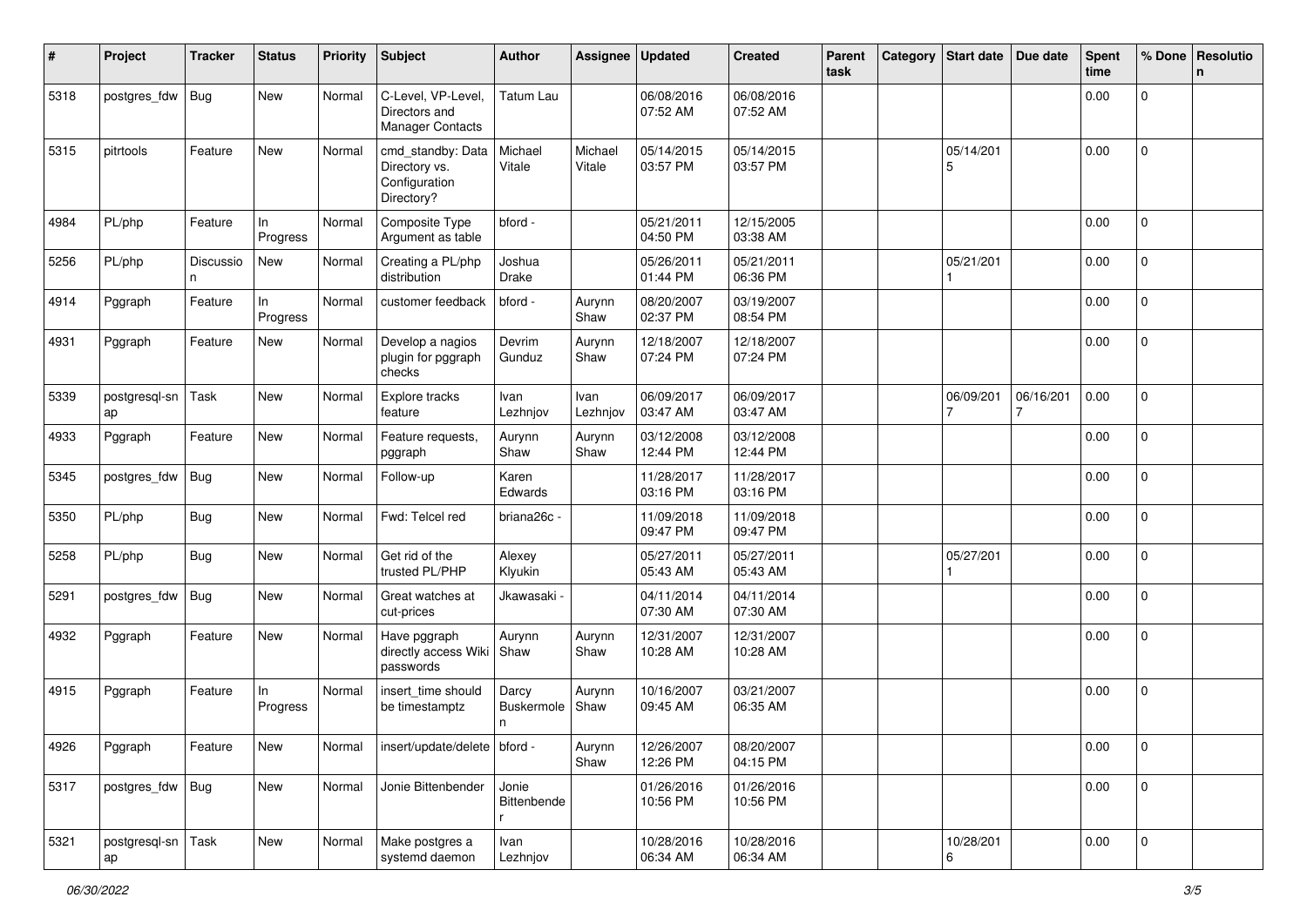| $\vert$ # | Project             | <b>Tracker</b>  | <b>Status</b>  | <b>Priority</b> | <b>Subject</b>                                          | <b>Author</b>            | Assignee               | <b>Updated</b>         | <b>Created</b>         | Parent<br>task | Category | Start date                  | Due date                    | Spent<br>time | % Done       | Resolutio<br>n |
|-----------|---------------------|-----------------|----------------|-----------------|---------------------------------------------------------|--------------------------|------------------------|------------------------|------------------------|----------------|----------|-----------------------------|-----------------------------|---------------|--------------|----------------|
| 5257      | postgres.js         | Support         | New            | Normal          | method to catch<br>error on<br>connection?              | Rick<br>Harding          |                        | 05/26/2011<br>09:15 AM | 05/26/2011<br>09:15 AM |                |          | 05/26/201                   |                             | 0.00          | 0            |                |
| 5301      | postgres_fdw        | <b>Bug</b>      | <b>New</b>     | Normal          | My husband loves<br>Jacob & Co                          | Postgres<br>fdw          |                        | 05/08/2014<br>03:17 AM | 05/08/2014<br>03:17 AM |                |          |                             |                             | 0.00          | $\mathbf{0}$ |                |
| 4890      | Pggraph             | Feature         | In<br>Progress | Normal          | new report(s)                                           | Darcy<br>Buskermole<br>n | Aurynn<br>Shaw         | 10/16/2007<br>10:20 AM | 09/25/2006<br>10:36 PM |                |          |                             |                             | 0.00          | $\mathbf{0}$ |                |
| 5327      | postgresgl-sn<br>ap | Feature         | In<br>Progress | Normal          | New snap<br>packages to be<br>created                   | Joshua<br>Drake          | Ivan<br>Lezhnjov       | 12/13/2016<br>08:36 AM | 12/09/2016<br>07:11 AM |                |          | 12/09/201<br>6              |                             | 0.00          | 40           |                |
| 5316      | postgres fdw        | Bug             | New            | Normal          | (no subject)                                            | Julieta<br>Clubb         |                        | 01/18/2016<br>04:11 AM | 01/18/2016<br>04:11 AM |                |          |                             |                             | 0.00          | 0            |                |
| 5331      | postgresgl-sn<br>ap | Bug             | New            | Normal          | PgBackRest                                              | Joshua<br>Drake          |                        | 02/10/2017<br>09:56 AM | 02/10/2017<br>09:56 AM |                |          |                             |                             | 0.00          | 0            |                |
| 5236      | PL/php              | Feature         | New            | Normal          | pg_raise to PHP<br>Object                               | Moisés P.<br>Sena        |                        | 07/29/2010<br>11:08 AM | 07/29/2010<br>11:07 AM |                |          | 07/29/201<br>$\Omega$       |                             | 0.00          | $\mathbf 0$  |                |
| 5263      | pitrtools           | Discussio<br>n. | New            | Normal          | PITRTools ini<br>configuration files<br>are too complex | Alexey<br>Klyukin        | Alexey<br>Klyukin      | 05/22/2013<br>05:41 AM | 09/17/2012<br>04:03 AM |                |          | 09/17/201<br>$\overline{2}$ | 09/30/201<br>$\overline{2}$ | 0.00          | 0            |                |
| 4967      | PL/php              | Feature         | In<br>Progress | Normal          | Redesign memory<br>handling                             | Álvaro<br>Herrera        |                        | 05/21/2011<br>04:50 PM | 11/16/2005<br>05:31 PM |                |          |                             |                             | 0.00          | $\mathsf{O}$ |                |
| 5306      | pitrtools           | Feature         | Feedback       | Normal          | Reimplementation<br>of queue                            | Joshua A.<br>Drake       | Joshua<br><b>Drake</b> | 11/13/2014<br>10:12 AM | 05/13/2014<br>12:58 PM |                |          | 05/13/201<br>$\overline{4}$ |                             | 0.00          | $\mathbf{0}$ |                |
| 5303      | postgres fdw        | Bug             | New            | Normal          | [SPAM] Good<br>shoes good prices                        | Alvherre -               |                        | 05/11/2014<br>09:24 AM | 05/11/2014<br>09:24 AM |                |          |                             |                             | 0.00          | $\pmb{0}$    |                |
| 5292      | postgres_fdw        | <b>Bug</b>      | New            | Normal          | [SPAM] Good<br>shoes good prices                        | Ladyregina               |                        | 04/11/2014<br>02:06 PM | 04/11/2014<br>02:06 PM |                |          |                             |                             | 0.00          | $\Omega$     |                |
| 5235      | PL/php              | Feature         | New            | Normal          | SPI Object and not<br>function                          | Moisés P.<br>Sena        |                        | 07/29/2010<br>10:48 AM | 07/29/2010<br>10:48 AM |                |          | 07/29/201<br>0              |                             | 0.00          | $\mathbf{0}$ |                |
| 5255      | PL/php              | <b>Bug</b>      | New            | Normal          | support<br><b>TRUNCATE</b><br>triggers                  | Álvaro<br>Herrera        |                        | 05/21/2011<br>04:29 PM | 05/21/2011<br>04:29 PM |                |          | 05/21/201                   |                             | 0.00          | $\mathbf{0}$ |                |
| 4908      | Pggraph             | Feature         | In<br>Progress | Normal          | Table statistics<br>tablename                           | bford -                  | Aurynn<br>Shaw         | 08/20/2007<br>02:35 PM | 01/07/2007<br>07:26 PM |                |          |                             |                             | 0.00          | $\mathbf 0$  |                |
| 5349      | PL/php              | Bug             | New            | Normal          | Telcel red                                              | briana26c -              |                        | 11/04/2018<br>11:06 AM | 11/04/2018<br>11:06 AM |                |          |                             |                             | 0.00          | 0            |                |
| 5326      | postgres fdw        | Bug             | <b>New</b>     | Normal          | Ubuntu Users<br>Email List                              | Melony<br>Scheid         |                        | 11/15/2016<br>07:03 AM | 11/15/2016<br>07:03 AM |                |          |                             |                             | 0.00          | 0            |                |